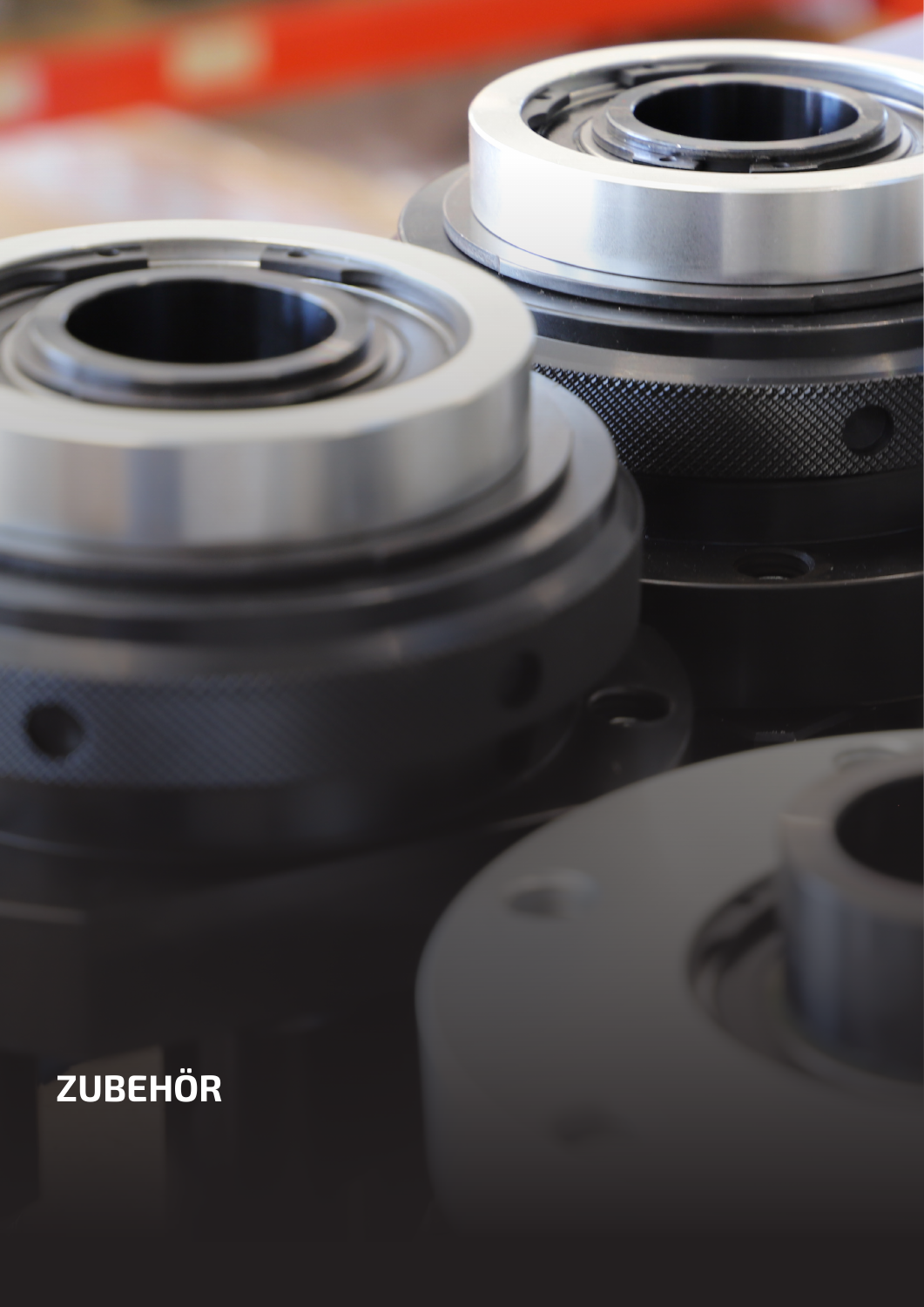## **ZUBEHÖR**



|                                     | EASY | EASY<br>Compact | SC <sub>1</sub> | SC <sub>2</sub> | SC <sub>3</sub> |  |  |  |
|-------------------------------------|------|-----------------|-----------------|-----------------|-----------------|--|--|--|
| AUSSEN VERBINDUNG BOHRWELLE Ø 60 MM |      |                 |                 |                 |                 |  |  |  |
| AE000441                            |      |                 |                 | $\bullet$       |                 |  |  |  |

| VERBINDUNGSBUCHSE FÜR BOHRWELLE Ø 60 MM |  |  |  |  |  |  |
|-----------------------------------------|--|--|--|--|--|--|
| AE000442                                |  |  |  |  |  |  |

| <b>SCHRAUBKONUSVERBINDUNG 4 MM</b> |  |  |  |  |  |  |
|------------------------------------|--|--|--|--|--|--|
| AE000443                           |  |  |  |  |  |  |

| VERBINDUNGSBUCHSE FÜR BOHRWELLE Ø 40 MM |  |  |  |  |  |
|-----------------------------------------|--|--|--|--|--|
|                                         |  |  |  |  |  |

| INNEN VERBINDUNGSKUPPLUNG Ø 40 MM |  |  |  |  |  |  |
|-----------------------------------|--|--|--|--|--|--|
| AE000490                          |  |  |  |  |  |  |

| <b>BOHRWELLE Ø 60X3000 MM</b> |  |  |  |  |  |  |
|-------------------------------|--|--|--|--|--|--|
|                               |  |  |  |  |  |  |

| BOHRWELLE Ø 60X3000 MM MIT DOPPEL SCHRAUBKONUSVERBINDUNG |  |  |  |  |  |  |  |
|----------------------------------------------------------|--|--|--|--|--|--|--|
| AE003015                                                 |  |  |  |  |  |  |  |

| <b>BOHRWELLE Ø 40X3000 MM</b> |  |  |  |  |  |  |  |
|-------------------------------|--|--|--|--|--|--|--|
|                               |  |  |  |  |  |  |  |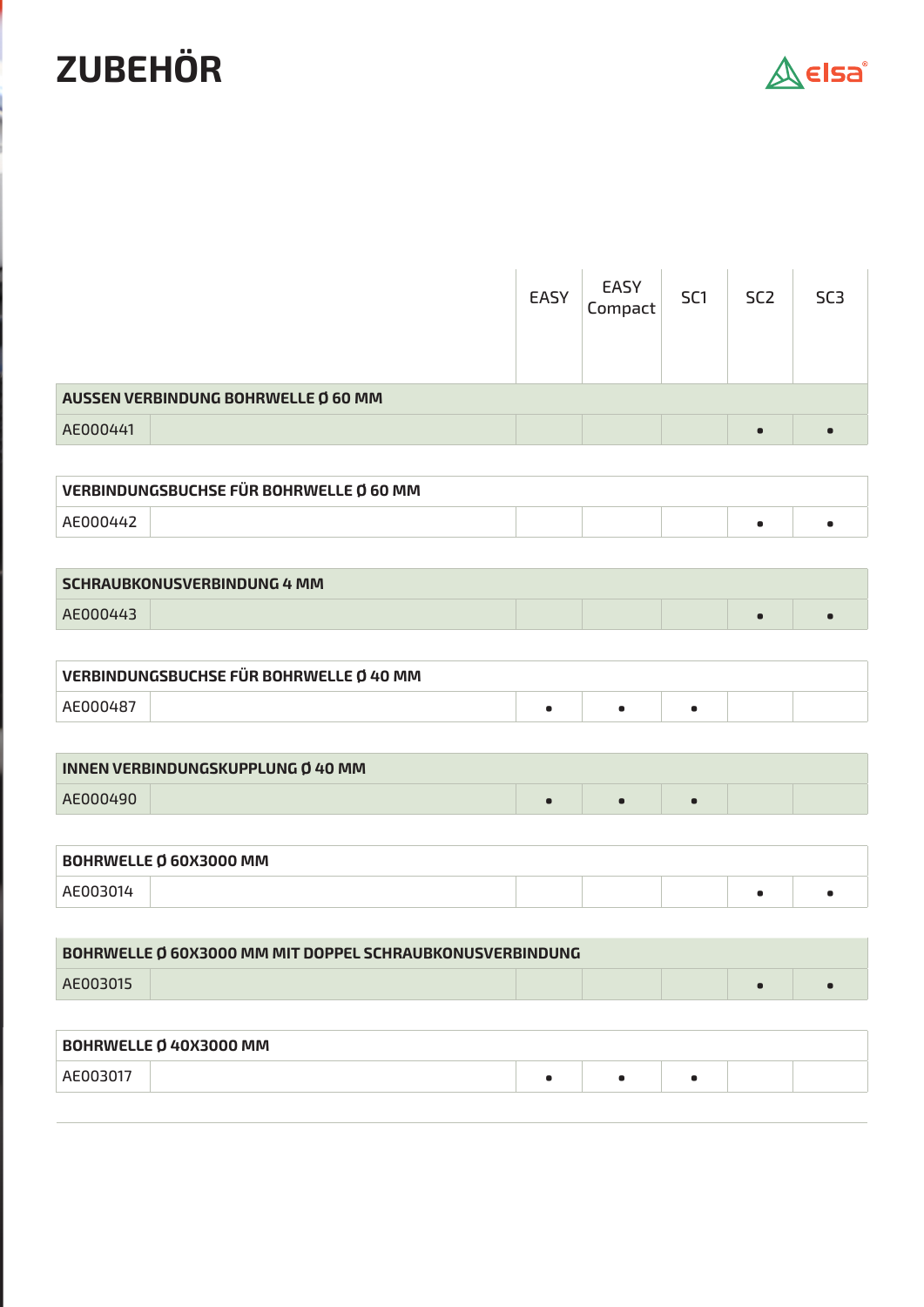## **ZUBEHÖR**



|                   |                                          | EASY      | EASY<br>Compact | SC <sub>1</sub> | SC <sub>2</sub> | SC <sub>3</sub> |
|-------------------|------------------------------------------|-----------|-----------------|-----------------|-----------------|-----------------|
| <b>CAM SYSTEM</b> |                                          |           |                 |                 |                 |                 |
| AE030015          |                                          | $\bullet$ | $\bullet$       | $\bullet$       | $\bullet$       | $\bullet$       |
|                   |                                          |           |                 |                 |                 |                 |
|                   | BOHRWELLE Ø 60X1100 MM                   |           |                 |                 |                 |                 |
| AE030025          |                                          |           |                 |                 | $\bullet$       | $\bullet$       |
|                   |                                          |           |                 |                 |                 |                 |
|                   | LANGE SCHWEISSDRAHTDÜSE Ø 1,0 MM         |           |                 |                 |                 |                 |
| COT90201          |                                          | $\bullet$ | $\bullet$       | $\bullet$       | $\bullet$       | $\bullet$       |
|                   |                                          |           |                 |                 |                 |                 |
|                   | KURZE SCHWEISSDRAHTDÜSE Ø 1,0 MM         |           |                 |                 |                 |                 |
| COT90202          |                                          | $\bullet$ | $\bullet$       | $\bullet$       | $\bullet$       | $\bullet$       |
|                   |                                          |           |                 |                 |                 |                 |
|                   | INNENLAGER Ø 200-300 MM                  |           |                 |                 |                 |                 |
| GC35SC            |                                          |           |                 |                 | $\bullet$       | $\bullet$       |
|                   |                                          |           |                 |                 |                 |                 |
|                   | SATZ M. 2 ZENTRIERKONEN Ø 60-105 MM      |           |                 |                 |                 |                 |
| GC36SC            |                                          | $\bullet$ | $\bullet$       | $\bullet$       |                 |                 |
|                   |                                          |           |                 |                 |                 |                 |
|                   | <b>INNENLAGER Ø 200-300 MM</b>           |           |                 |                 |                 |                 |
| GC37SC            |                                          | $\bullet$ | $\bullet$       | $\bullet$       |                 |                 |
|                   |                                          |           |                 |                 |                 |                 |
|                   | SATZ M. 2 ZENTRIERKONEN Ø 135-225 MM     |           |                 |                 |                 |                 |
| GC39SC            |                                          |           |                 |                 | $\bullet$       | $\bullet$       |
|                   |                                          |           |                 |                 |                 |                 |
|                   | ENDSTÜCK SCHWEISSLANZE Ø 30 MM - Ø 50 MM |           |                 |                 |                 |                 |
| SG00127           |                                          | $\bullet$ | $\bullet$       | $\bullet$       | $\bullet$       | $\bullet$       |